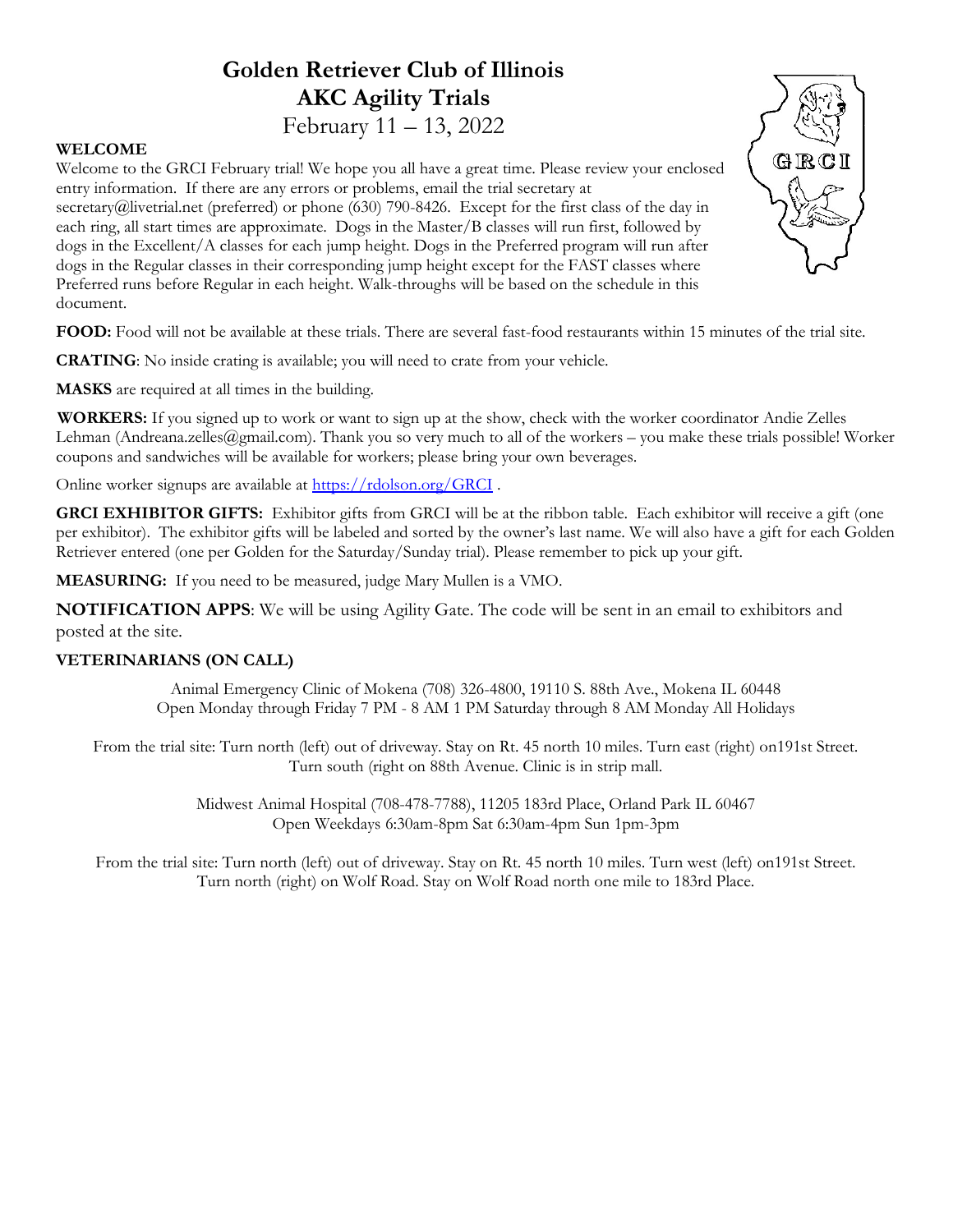#### SITE INFORMATION:

Rush 'N' Around Training Center 27432 State Route 45 Manhattan, IL 60442

1 ring - 70' x 115' indoors on sand & rubber mulch mix, Building is heated with washrooms. No crating indoors. The Golden Retriever Club of Illinois, Inc. and the Rush 'N' Around Agility and Obedience Center will not be responsible for lost, damaged or stolen property.

#### DIRECTIONS:

From I-294 or 94: exit at I-80 west to I-57 south. Stay on I-57 south for 9.5 miles to the Manhattan Monee Rd. (Rt. 6) exit and go west. Stay on Manhattan-Monee Rd. west for 6.5 miles and turn south (left) at Rt. 45 (stop sign with flashing light). Continue 2.5 miles south to Trial Site on the west side of Rt. 45.

From the South: Take I-57 north and exit Manhattan-Monee Rd. Then follow directions above.

The easiest route for those taking the I-355 extension is I-355 south to I-80 east. Exit Route 45 south (about 9 miles) to trial site.



HOTEL INFORMATION: The following hotels have graciously agreed to accept guests with dogs, however we must rely on your assistance in keeping this privilege available for future events, so please keep the hotel rooms and grounds clean. As always, please verify that your chosen hotel's policy has not changed.

| La Quinta<br>Inn | 5210 Southwick Dr (I-57)<br>Matteson IL 60443 | $(708) 503 -$<br>0999 (877)<br>477-5817 | $15 \text{ min}$ | Dogs Allowed Pets are not allowed to be left<br>unattended in the rooms                                    |
|------------------|-----------------------------------------------|-----------------------------------------|------------------|------------------------------------------------------------------------------------------------------------|
| La Quinta<br>Inn | 7255 W 193rd. St. Tinley Park IL<br>60477     | $(708)$ 633-<br>1200                    | $19 \text{ min}$ | Dogs Allowed; no extra charge for pets. If pet left<br>unattended, a cell phone number must be<br>supplied |
| Red Roof<br>Inn  | 25640 S Friendship Dr Monee IL<br>60449       | $(708) 534 -$<br>0022                   | $12 \text{ min}$ | Dogs Allowed; no extra charge for pets.                                                                    |